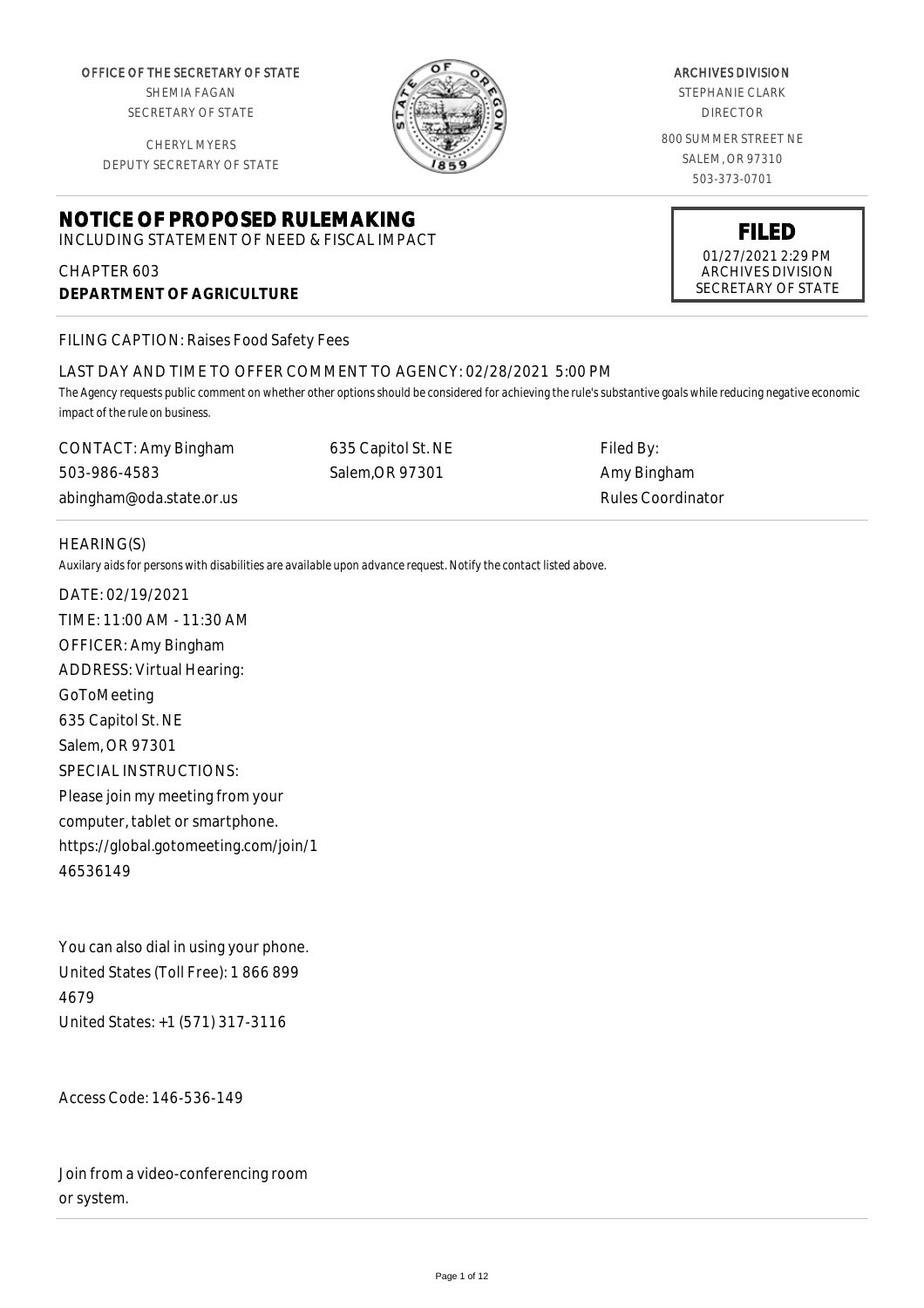Dial in or type: 67.217.95.2 or inroomlink.goto.com Meeting ID: 146 536 149 Or dial directly: 146536149@67.217.95.2 or 67.217.95.2##146536149

New to GoToMeeting? Get the app now and be ready when your first meeting starts: https://global.gotomeeting.com/install /146536149

#### NEED FOR THE RULE(S):

In the 2019 legislative session House Bill 2059 authorizes the increase of food safety program license fees by 3% annually through the year 2025. The program relies on a combination of general funds and other funds to support the program. The fee increase is needed to maintain the program at its current levels of service beyond the current biennium.

#### DOCUMENTS RELIED UPON, AND WHERE THEY ARE AVAILABLE:

none

#### FISCAL AND ECONOMIC IMPACT:

The effect on other funds revenues for the 2019-2020 biennium is an increase of \$107,223 in other funds for the program.

A list of the licenses effected are: Retail Food Establishment, Food Storage Warehouse, Food Processing Establishment, Farm Mixed-Type Facility,

Domestic Kitchen Bakery, Dairy Products Plant, Mobile Milk Tanker, Fluid Milk: Sampler-Grader, Fluid Milk: Grade A producer-distributor, Fluid

Milk: Distributor, Fluid Milk: Grade A nonprocessing distributor, Fluid Milk: Producer, Bakery, Bakery Distributor, Domestic Kitchen Bakery, Non-

Alcoholic Beverage License, Animal Food Processing Establishment, Meat Seller Establishment, Slaughterhouse and Custom Slaughtering

Establishment, Non-slaughtering processing establishment, Custom Stationary & Mobile Slaughtering Establishment, Custom Meat Processor,

Prepackaged Meat Seller, Refrigerated Locker Plant, and Egg Handler's License.

## COST OF COMPLIANCE:

*(1) Identify any state agencies, units of local government, and members of the public likely to be economically affected by the rule(s). (2) Effect on Small Businesses: (a) Estimate the number and type of small businesses subject to the rule(s); (b) Describe the expected reporting, recordkeeping and administrative activities and cost required to comply with the rule(s); (c) Estimate the cost of professional services, equipment supplies, labor and increased administration required to comply with the rule(s).*

(1) Identify any state agencies, units of local government, and members of the public likely to be economically affected by the

rule(s). (2) Effect on Small Businesses: (a) Estimate the number and type of small businesses subject to the rule(s); (b)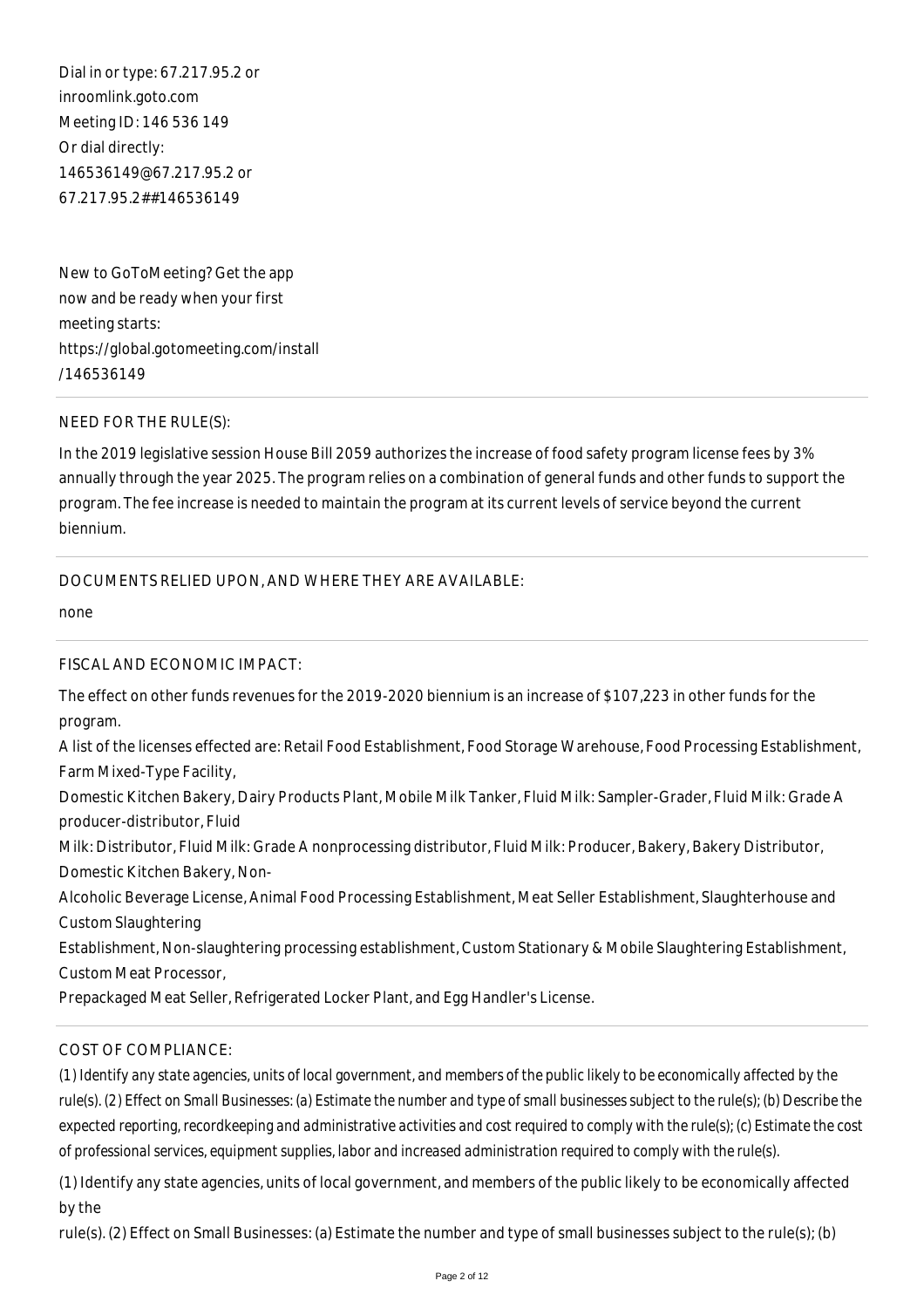## Describe the

expected reporting, recordkeeping and administrative activities and cost required to comply with the rule(s); (c) Estimate the cost

of professional services, equipment supplies, labor and increased administration required to comply with the rule(s). 1. Impact on state agencies, units of local government and the public (ORS 183.335(2)(b)(E)): minimal. This rule provides increased revenue to the Oregon Department of Agriculture to support the program and maintain the current level of service provided.

2. Cost of compliance effect on small business (ORS 183.336): Minimal.

a. Estimate the number of small businesses and types of business and industries with small businesses subject to the rule:

The Food Safety Program issues approximately 12,000 licenses per year; of those, an estimated 10,000 licenses will be subject to the proposed increase in license fees. The cost of the fee increases varies based on the type of license and the gross annual sales of the firm, and ranges from \$1 to \$52 annually.

b. Projected reporting, record keeping and other administrative activities required for compliance, including costs of professional services: No additional record keeping or reporting is anticipated as a result of this rulemaking.

c. Equipment, supplies, labor and increased administration required for compliance: No additional equipment, supplies, labor or increased administration costs are anticipated as a result of this rulemaking.

#### DESCRIBE HOW SMALL BUSINESSES WERE INVOLVED IN THE DEVELOPMENT OF THESE RULE(S):

The food safety program has a standing advisory committee that includes members from industry and small business representation. The standing committee were involved in the development of these rules.

## WAS AN ADMINISTRATIVE RULE ADVISORY COMMITTEE CONSULTED? YES

#### RULES PROPOSED:

603-017-0100, 603-021-0650, 603-021-0765, 603-022-1000, 603-024-0234, 603-024-0547, 603-025-0500, 603- 028-0550

#### AMEND: 603-017-0100

RULE SUMMARY: Increase license fees by 3% according to House Bill 2059.

 $CHANGFS TO RIIF$ 

## 603-017-0100

Refrigerated Locker Plant License Fees and Categories As provided in ORS 628.220, no person shall engage within this state in business of owning or operating any refrigerated locker plant or offering the services of such plant without having obtained from the department a license for each such place of business. The annual license fees for refrigerated locker plants, as provided for in ORS 628.240, are as follows.¶ (1) Refrigerated locker plant - yearly fee: \$110.006¶

(2) Refrigerated locker plant - half yearly fee: \$546.00

Statutory/Other Authority: ORS 561, 616 & 628, HB 2059 HB 2059, ORS 616, ORS 628

Statutes/Other Implemented: ORS 616.706 & 628.240, ORS 628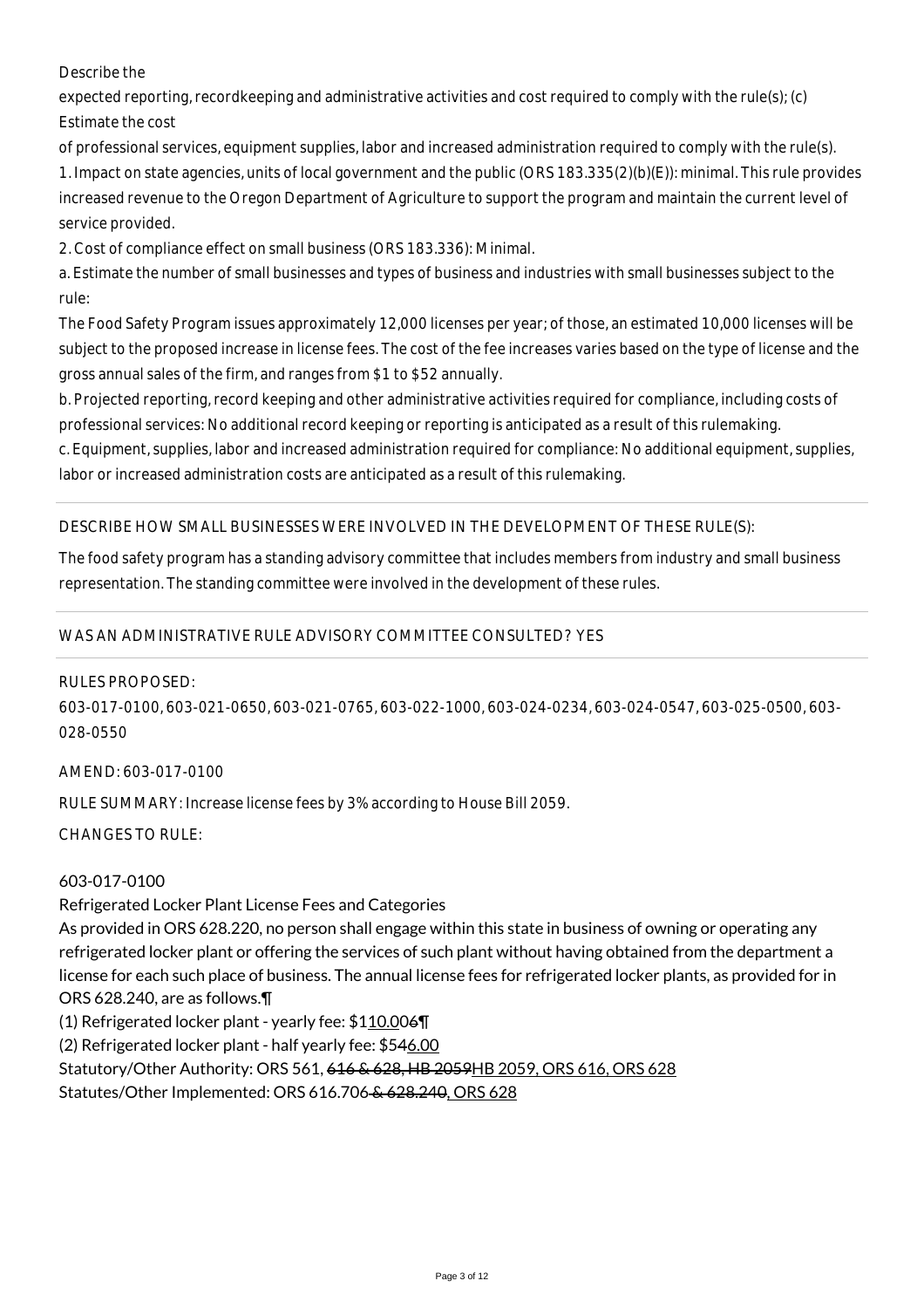#### AMEND: 603-021-0650

RULE SUMMARY: Increase license fees by 3% according to House Bill 2059.

CHANGES TO RULE:

## 603-021-0650

#### Bakery License Fees and Categories

Except as provided in ORS 625.020(2) and ORS 616.695 to 616.755, no person shall operate or participate in the operation of any bakery or bakery distributor without a license. Pursuant to ORS 625.180, the department may establish license fees for bakeries, bakery distributors, and domestic kitchen bakeries based on the license applicant's annual gross dollar volume of sales of covered operations in Oregon. The annual license fees for bakeries, bakery distributors, and domestic kitchen bakeries are as follows:¶ (1) Bakery, as defined in ORS 625.010(1) (annual gross dollar volume of sales):¶ (a) \$0-\$5,000 - \$25967.00¶ (b) \$5,001 - \$50,000 - \$25967.00¶ (c) \$50,001 - \$500,000 - \$40215.00¶ (d) \$500,001 - \$1,000,000 - \$51733.00¶ (e) \$1,000,001 - \$5,000,000 - \$86187.00¶ (f) \$5,000,001 to \$10,000,000 - \$1,14782.00¶ (g) greater than \$10,000,000 - \$1,72375.00¶ (2) Bakery distributor, as defined in ORS 625.010(5): \$1148.00¶ (3) Domestic kitchen bakery, as provided in OAR 603-021-0005 and 603-021-0007 (annual gross dollar volume of sales):¶ (a) \$0-\$5,000 - \$1627.00¶ (b) \$5,001 - \$50,000 - \$1627.00¶ (c) \$50,001 - \$500,000 - \$22936.00¶ (d) \$500,001 - \$1,000,000 - \$3456.00¶ (e) \$1,000,001 - \$5,000,000 - \$51733.00¶ (f) \$5,000,001 to \$10,000,000 - \$688709.00¶ (g) greater than \$10,000,000 - \$86187.00 Statutory/Other Authority: ORS 561, 616 & 625, HB 2059HB 2059, ORS 616, ORS 628 Statutes/Other Implemented: ORS 625.020 - 625.180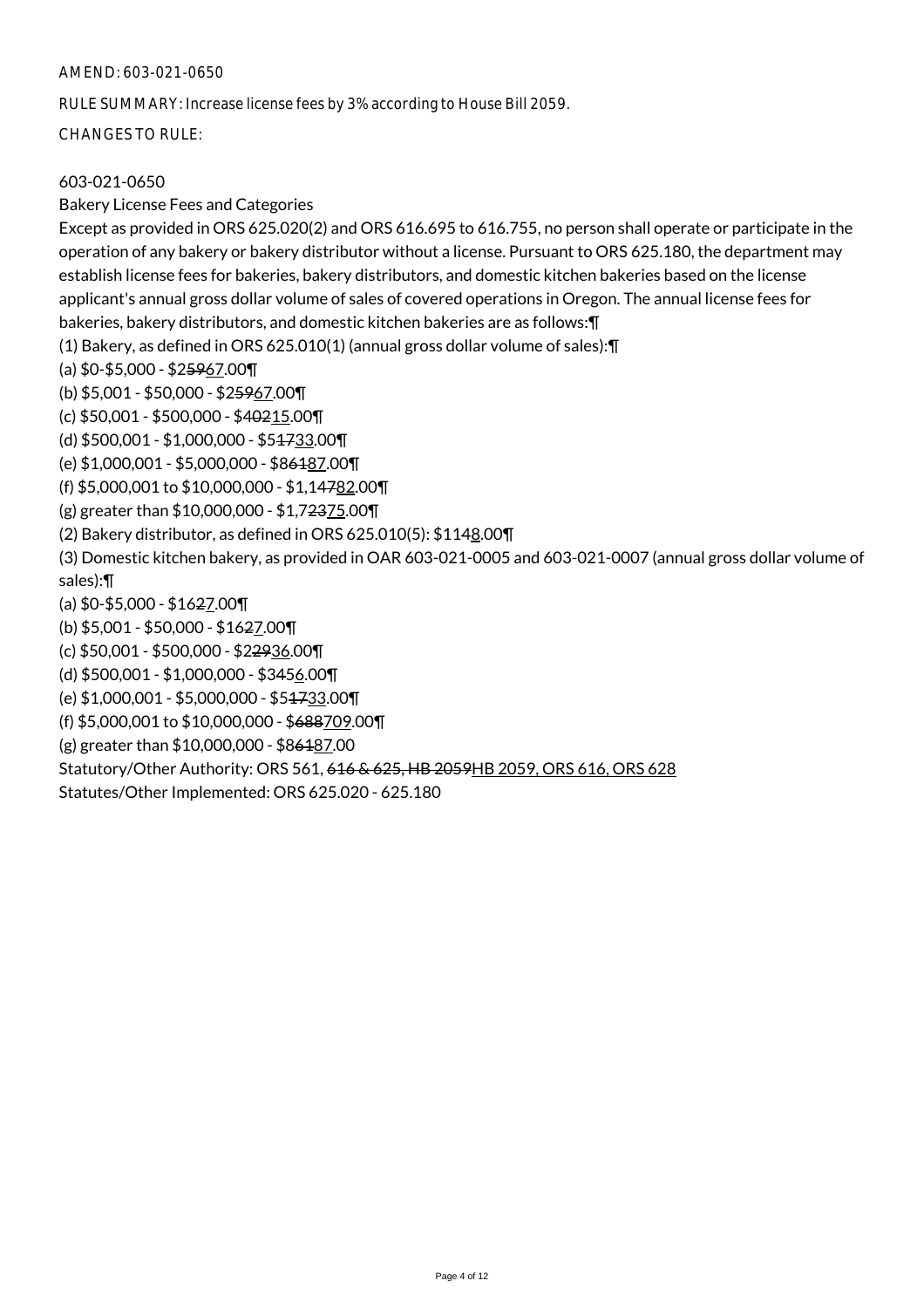#### AMEND: 603-021-0765

RULE SUMMARY: Increase license fees by 3% according to House Bill 2059.

CHANGES TO RULE:

## 603-021-0765

## Nonalcoholic Beverage Manufacturer License Fees

Statutes/Other Implemented: ORS 635.027 &, 635.030

As provided in ORS 635.027, no person shall operate or engage in the business of a nonalcoholic beverage manufacturer without first obtaining and thereafter maintaining a license. Pursuant to ORS 635.030, the department may establish license fees for nonalcoholic beverage manufacturers based on the license applicant's annual gross sales in Oregon. The annual fees for non-alcoholic beverage manufacturing businesses, as defined in ORS 635.010(2), are as follows:¶  $(1)$  \$0-\$5,000 - \$1728.00¶ (2) \$5,001 - \$50,000 - \$1728.00¶ (3) \$50,001 - \$500,000 - \$28796.00¶ (4) \$500,001 - \$1,000,000 - \$40215.00¶ (5) \$1,000,001 - \$5,000,000 - \$63150.00¶ (6) \$5,000,001 to \$10,000,000 - \$7470.00¶ (7) greater than \$10,000,000 - \$971,006.00 Statutory/Other Authority: ORS 561, HB 2059, ORS 616 &, 635, HB 2059

Page 5 of 12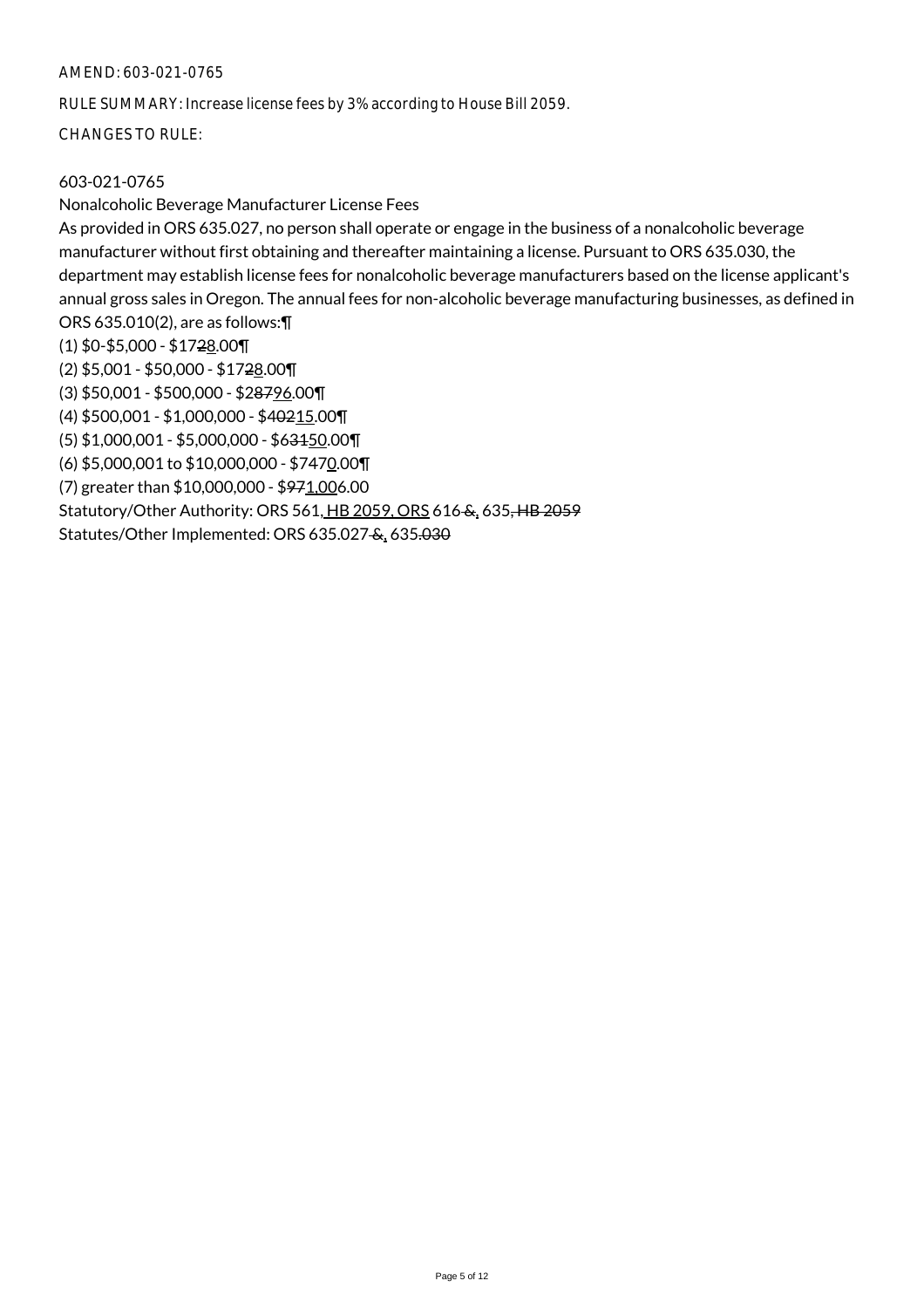## AMEND: 603-022-1000

RULE SUMMARY: Increase license fees by 3% according to House Bill 2059.

CHANGES TO RULE:

## 603-022-1000

#### Egg Establishment License Fees and Categories

Except as provided in ORS 632.715, a person may not sell or distribute within this state any eggs to consumers or retailers without first obtaining a license from the department. As provided in ORS 632.730, a person may not engage in the commercial breaking of eggs for the purpose of recovering therefrom, for human food, the whites, yolks or whole egg meats, or any part thereof, without first obtaining a license from the department. The annual license fees for egg establishments, as provided for in ORS 632.720 and 632.730, are as follows:¶

(1) Egg handler: \$278.00¶

(2) Egg breaker: \$775.00

Statutory/Other Authority: ORS 561, 616 & 632, HB 2059HB 2059, ORS 616, ORS 632 Statutes/Other Implemented: ORS 616.706, ORS 632.720 &, ORS 632.730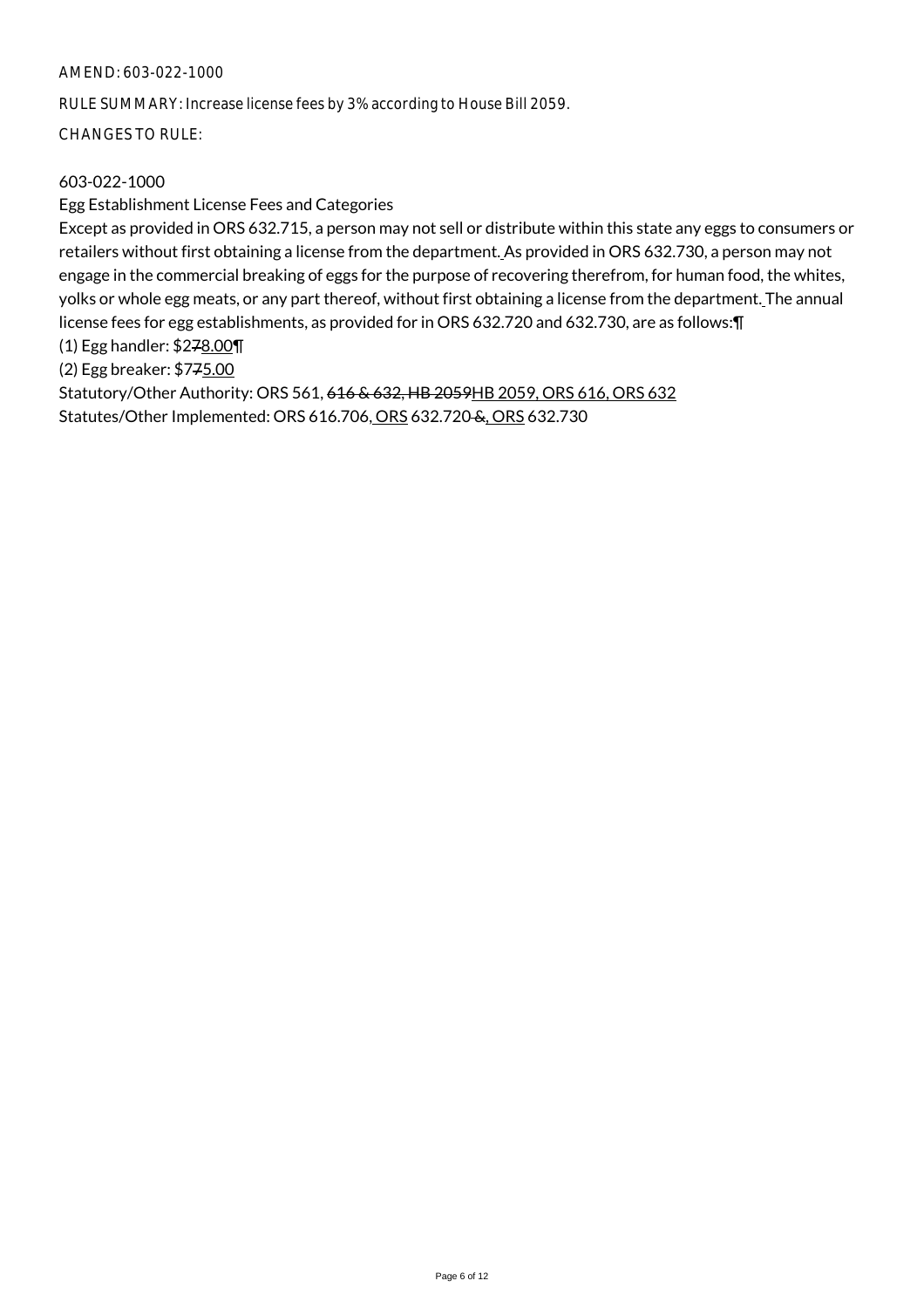## AMEND: 603-024-0234

RULE SUMMARY: Increase license fees by 3% according to House Bill 2059.

CHANGES TO RULE:

## 603-024-0234

License Fees for Mobile Milk Tankers and Dairy Products Plants ¶

(1) As provided in ORS 621.161, a person shall not operate a dairy products plant or mobile milk tanker unless the person has a valid dairy products plant license. A mobile milk tanker with an active current milk tanker license in another state will be considered to meet Oregon's mobile milk tanker licensing requirements.¶

(2) Pursuant to ORS 621.166, the department may adopt rules establishing license fee schedules for dairy products plants, including mobile milk tankers. The department may determine the license fee for a dairy products plant based upon the annual gross dollar volume of sales and services by the applicant within Oregon. The annual license fees for mobile milk tankers and dairy products plants are as follows:¶

(a) Mobile milk tanker, as defined in ORS 621.166(1): \$278 for each mobile milk tanker, not to exceed \$772 for total fleet owned by one entity.¶

(b) Dairy products plants, as defined in ORS 621.003(4), except those consisting only of mobile milk tankers or other mobile equipment (annual gross dollar volume of sales):¶

(A) \$0 - \$5,000 - \$1438.00¶

(B) \$5,001 - \$50,000 - \$1438.00¶

(C) \$50,001 - \$500,000 - \$2018.00¶

(D) \$500,001 - \$1,000,000 - \$3456.00¶

(E) \$1,000,001 - \$5,000,000 - \$51733.00¶

(F) \$5,000,001 - \$10,000,000 - \$688709.00¶

(G) Greater than \$10,000,000 - \$86187.00

Statutory/Other Authority: ORS 561.190, 616, 621, HB 2059

Statutes/Other Implemented: ORS 621.161, 621.166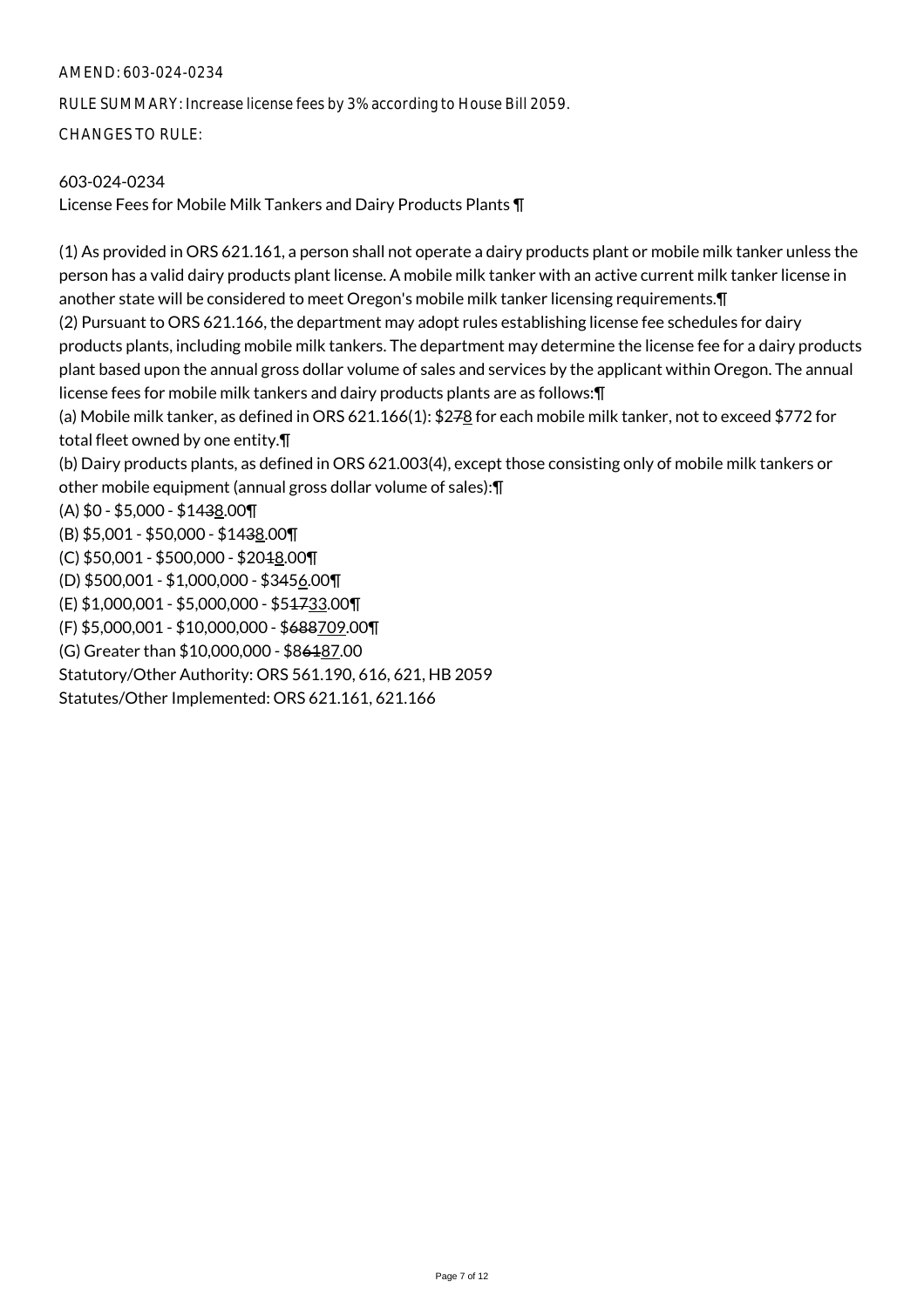#### AMEND: 603-024-0547

RULE SUMMARY: Increase license fees by 3% according to House Bill 2059.

CHANGES TO RULE:

## 603-024-0547

License Fees Relating to Fluid Milk ¶

As provided in ORS 621.070, a person shall not use any grade designation in any manner connected with the sale of fluid milk unless the department has licensed the person to use the grade designation. Pursuant to ORS 621.072, the department is authorized to issue rules establishing license fee schedules for milk samplers and graders; milk haulers; producer-distributors, distributors and nonprocessing distributors; and producers. The department may determine license fees for producer-distributors, distributors, nonprocessing distributors, and producers based on the license applicant's annual gross dollar volume of sales and services in Oregon. The annual license fees for the various categories of activities relating to fluid milk are as follows: ¶ (1) Sampler-Grader, as defined in OAR 603-024-0019(6)(a): \$278.¶ (2) Grade A producer-distributor, as defined in ORS 621.003(19) (annual gross dollar volume of sales):¶ (a)  $$0 - $5,000 - $1438.00$ (b) \$5,001 - \$50,000 - \$1438.00¶ (c) \$50,001 - \$500,000 - \$2018.00¶ (d) \$500,001 - \$1,000,000 - \$3456.00¶ (e) \$1,000,001 - \$5,000,000 - \$51733.00¶ (f) \$5,000,001 - \$10,000,000 - \$688709.00¶ (g) Greater than \$10,000,000 - \$86187.00¶ (3) Distributor, as defined in as defined in ORS 621.003(7)-(8) (annual gross dollar volume of sales):¶ (a)  $$0 - $5,000 - $1438.00$ (b) \$5,001 - \$50,000 - \$1438.00¶ (c) \$50,001 - \$500,000 - \$204<u>8</u>.00¶ (d) \$500,001 - \$1,000,000 - \$3456.00¶ (e) \$1,000,001 - \$5,000,000 - \$51733.00¶ (f) \$5,000,001 - \$10,000,000 - \$688709.00¶ (g) Greater than \$10,000,000 - \$86187.00¶ (4) Grade A nonprocessing distributor, as defined in ORS 621.003(16) (annual gross dollar volume of sales):¶ (a)  $$0 - $5,000 - $1438.00$ (b) \$5,001 - \$50,000 - \$134348.00¶ (c) \$50,001 - \$500,000 - \$2018.00¶ (d) \$500,001 - \$1,000,000 - \$3456.00¶ (e) \$1,000,001 - \$5,000,000 - \$51733.00¶ (f) \$5,000,001 - \$10,000,000 - \$688709.00¶ (g) Greater than \$10,000,000 - \$86187.00¶ (5) Producer, as defined in ORS 621.003(18) (annual gross dollar volume of sales):¶ (a)  $$0 - $5,000 - $1438.00$ (b) \$5,001 - \$50,000 - \$1438.00¶ (c) \$50,001 - \$500,000 - \$2018.00¶ (d) \$500,001 - \$1,000,000 - \$3456.00¶ (e) \$1,000,001 - \$5,000,000 - \$51733.00¶ (f) \$5,000,001 - \$10,000,000 - \$688709.00¶ (g) Greater than \$10,000,000 - \$86187.00¶ (6) Milk hauler, as defined in ORS 621.003(15): \$267.00¶ (7) Vat pasteurizer operator, as defined in OAR 603-024-0019(6)(c): \$520.00¶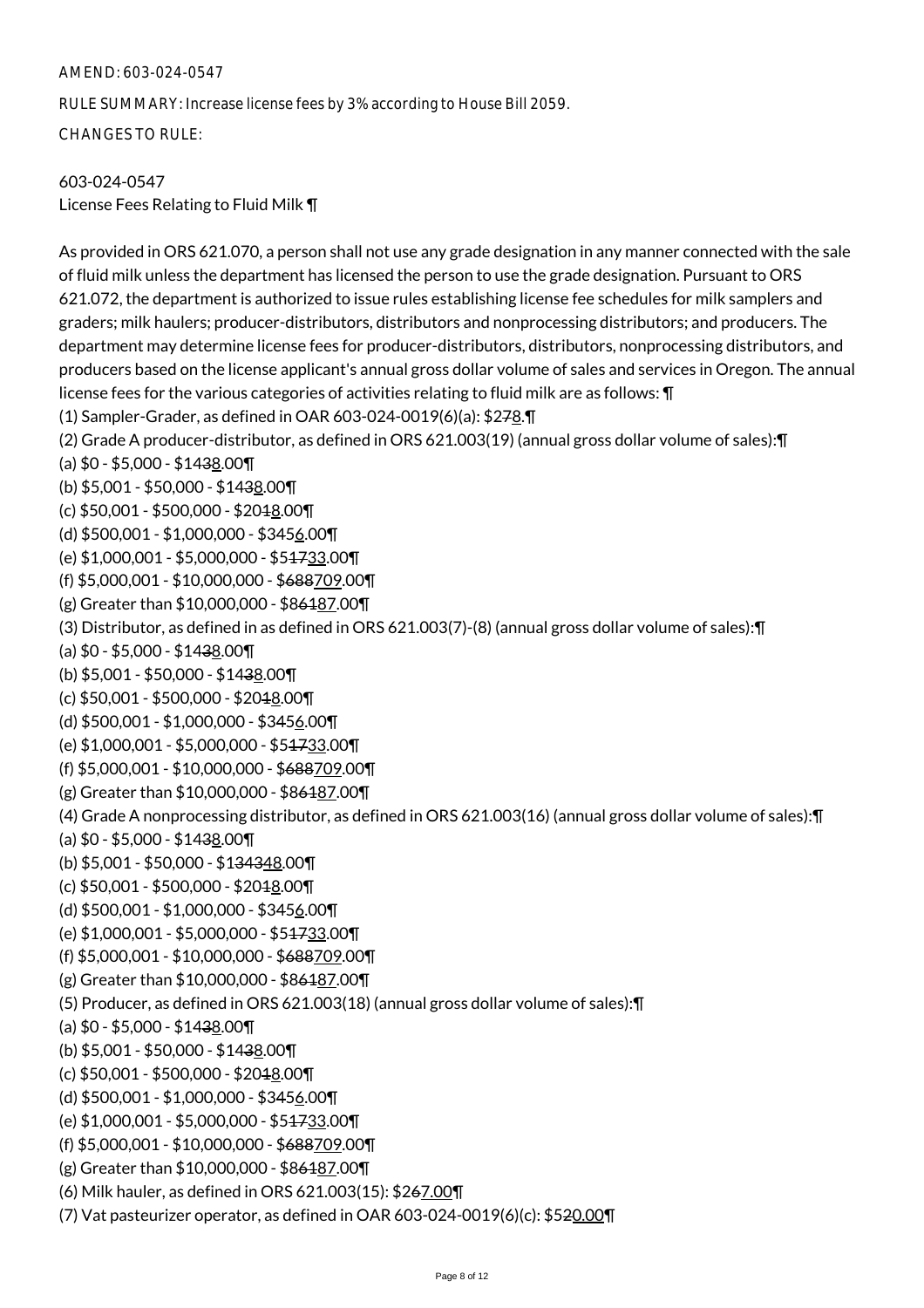(8) HTST pasteurizer operator, as defined in OAR 603-024-0019(6)(b): \$520.00 Statutory/Other Authority: ORS 561.190, 616, & 621, HB 2059HB 2059, ORS 616, ORS 621 Statutes/Other Implemented: ORS 621.070,, ORS 621.072, ORS 621.266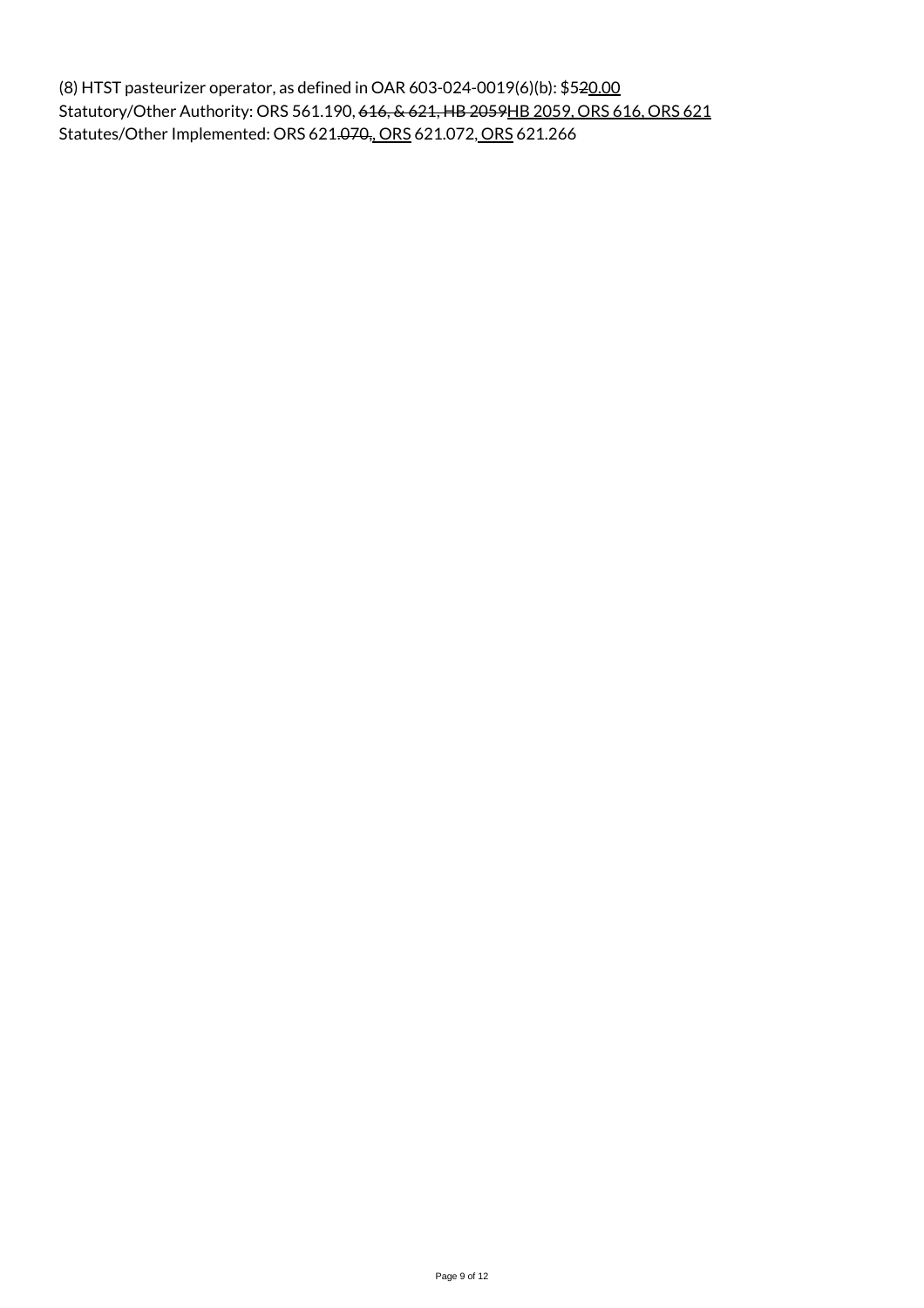#### AMEND: 603-025-0500

RULE SUMMARY: Increase license fees by 3% according to House Bill 2059.

CHANGES TO RULE:

#### 603-025-0500

License Fees and Categories for Food Establishments Except as otherwise provided in ORS 616.695 to 616.755, a person may not operate a "food establishment," as defined in ORS 616.695(2), without first obtaining and thereafter maintaining a license from the department. Pursuant to ORS 616.706, the department may establish license fees for food establishments based on the license applicant's annual gross dollar volume of sales of covered operations in Oregon. The annual license fees for food establishments are as follows:¶ (1) Retail food establishment, as defined in OAR 603-025-0010(11) (annual gross dollar volume of sales):¶ (a) \$0-\$5,000: \$1438.00¶ (b) \$5,001 - \$50,000: \$1438.00¶ (c) \$50,001 - \$500,000: \$28796.00¶ (d) \$500,001 - \$1,000,000: \$3456.00¶ (e) \$1,000,001 - \$5,000,000: \$51733.00¶ (f) \$5,000,001 - \$10,000,000: \$63150.00¶ (g) Greater than \$10,000,000: \$7470.00¶ (2) Food storage warehouse, as defined in OAR 603-025-0010(13) (annual gross dollar volume of sales):¶ (a) \$0 - \$5,000 - \$1148.00¶ (b) \$5,001 - \$50,000 - \$1148.00¶ (c) \$50,001 - \$500,000 - \$1438.00¶ (d) \$500,001 - \$1,000,000 - \$1438.00¶ (e) \$1,000,001 - \$5,000,000 - \$1438.00¶ (f) \$5,000,001 - \$10,000,000 - \$1438.00¶ (g) Greater than \$10,000,000 - \$1728.00¶ (3) Food processing establishment, as defined in OAR 603-025-0010(10) (annual gross dollar volume of sales):¶ (a) \$0 - \$5,000 - \$3456.00¶ (b) \$5,001 - \$50,000 - \$3456.00¶ (c) \$50,001 - \$500,000 - \$488503.00¶ (d) \$500,001 - \$1,000,000 - \$57492.00¶ (e) \$1,000,001 - \$5,000,000 - \$7470.00¶ (f) \$5,000,001 - \$10,000,000 - \$86187.00¶ (g) Greater than \$10,000,000 - \$971,006.00¶ (4) Farm mixed-type facility, as defined in OAR 603-025-0010(8) (annual gross dollar volume of sales):¶ (a)  $$0 - $5,000 - $3456.00$ (b) \$5,001 - \$50,000 - \$3456.00¶ (c) \$50,001 - \$500,000 - \$488503.00¶ (d) \$500,001 - \$1,000,000 - \$57492.00¶ (e) \$1,000,001 - \$5,000,000 - \$7470.00¶ (f) \$5,000,001 - \$10,000,000 - \$86187.00¶ (g) Greater than \$10,000,000 - \$971,006.00¶ (5) Domestic kitchen establishment, as defined in OAR 603-025-0200(1): \$2018.00 Statutory/Other Authority: ORS 561 & 616, HB 2059 Statutes/Other Implemented: ORS 616.706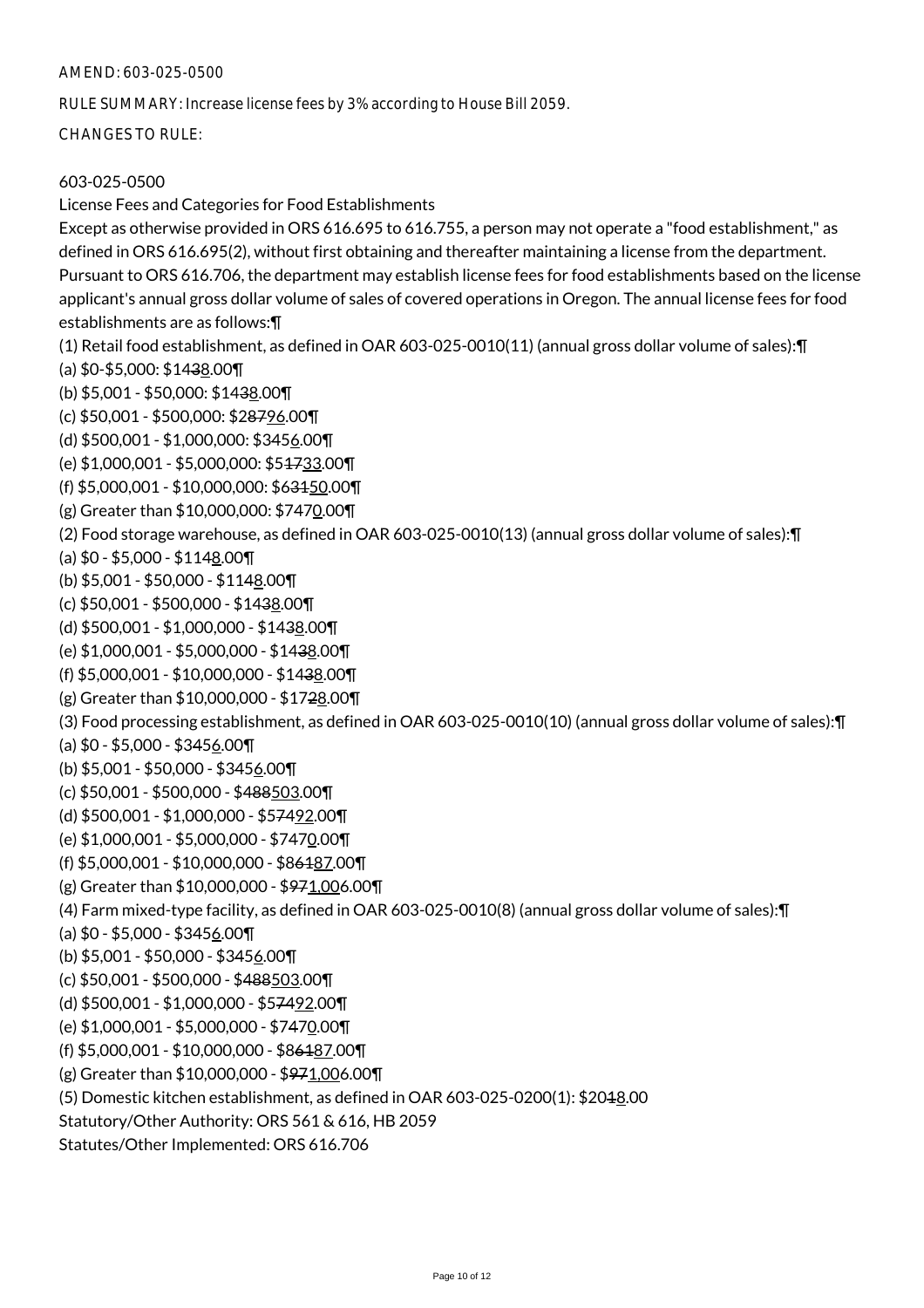#### AMEND: 603-028-0550

RULE SUMMARY: Increase license fees by 3% according to House Bill 2059.

CHANGES TO RULE:

## 603-028-0550

#### License Fees and Categories

As provided in ORS 603.025 and ORS 619.031, a person may not engage in certain kinds of meat slaughtering, processing, or selling activities without first obtaining a license from the department. Pursuant to ORS 603.025 and ORS 619.031, the department may establish license fees for such activities based on the license applicant's annual gross dollar volume of sales and services in Oregon. The annual license fees for such establishments are as follows:¶

(1) Animal food processing establishment, as defined in ORS 619.010(2) (annual gross dollar volume of sales):¶ (a) \$0-\$5,000 - \$22936.00¶

(b) \$5,001 - \$50,000 - \$22936.00¶

(c) \$50,001 - \$500,000 - \$28796.00¶

(d) \$500,001 - \$1,000,000 - \$3456.00¶

(e) \$1,000,001 - \$5,000,000 - \$51733.00¶

(f) \$5,000,001 to \$10,000,000 - \$57492.00¶

(g) greater than \$10,000,000 - \$7470.00¶

(2) Meat seller establishment, as defined in ORS 603.010(8) (annual gross dollar volume of sales):¶

(a) \$0-\$5,000 - \$22936.00¶

(b) \$5,001 - \$50,000 - \$22936.00¶

(c) \$50,001 - \$500,000 - \$28796.00¶

(d) \$500,001 - \$1,000,000 - \$3456.00¶

(e) \$1,000,001 - \$5,000,000 - \$51733.00¶

(f) \$5,000,001 to \$10,000,000 - \$57492.00¶

(g) greater than \$10,000,000 - \$7470.00¶

(3) Slaughterhouse, custom slaughtering establishment or custom processing establishment where only poultry or rabbits are slaughtered or prepared, as provided in ORS 603.025(4)(e) (annual gross dollar volume of sales):¶

(a) \$0-\$5,000 - \$22936.00¶

(b) \$5,001 - \$50,000 - \$22936.00¶

(c) \$50,001 - \$500,000 - \$28796.00¶

(d) \$500,001 - \$1,000,000 - \$3456.00¶

(e) \$1,000,001 - \$5,000,000 - \$51733.00¶

(f) \$5,000,001 to \$10,000,000 - \$57492.00¶

(g) greater than \$10,000,000 - \$7470.00¶

(4) Slaughterhouse, as defined in ORS 603.010(12) (annual gross dollar volume of sales):¶

(a) \$0-\$5,000 - \$22936.00¶

(b) \$5,001 - \$50,000 - \$22936.00¶

(c) \$50,001 - \$500,000 - \$28796.00¶

(d) \$500,001 - \$1,000,000 - \$3456.00¶

(e) \$1,000,001 - \$5,000,000 - \$51733.00¶

(f) \$5,000,001 to \$10,000,000 - \$57492.00¶

(g) greater than \$10,000,000 - \$7470.00¶

(5) Non-slaughtering processing establishment, as defined in ORS 603.010(9) (annual gross dollar volume of sales):¶

(a) \$0-\$5,000 - \$22936.00¶

(b) \$5,001 - \$50,000 - \$22936.00¶

(c) \$50,001 - \$500,000 - \$28796.00¶